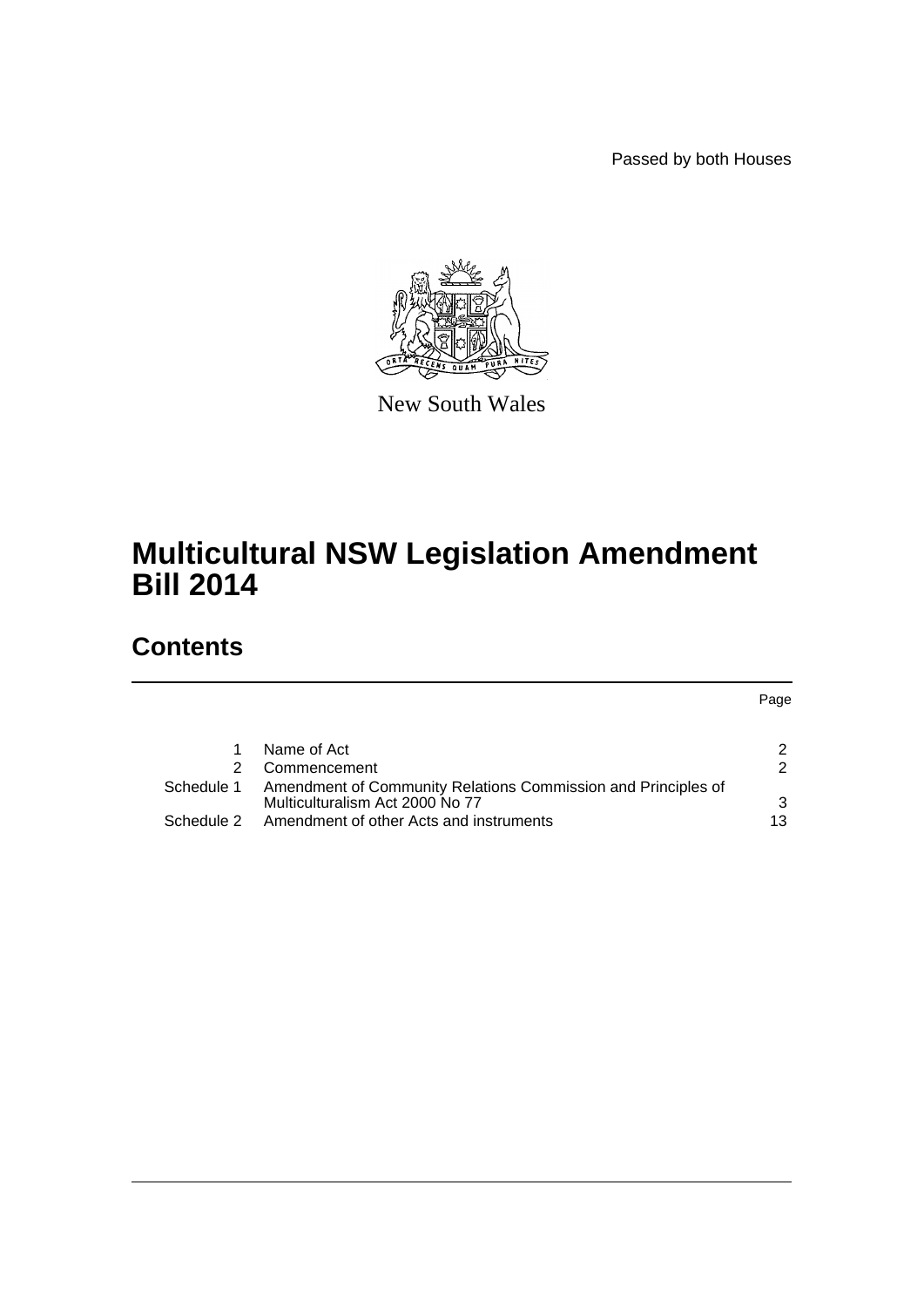*I certify that this public bill, which originated in the Legislative Assembly, has finally passed the Legislative Council and the Legislative Assembly of New South Wales.*

> *Clerk of the Legislative Assembly. Legislative Assembly, Sydney,* , 2014



New South Wales

# **Multicultural NSW Legislation Amendment Bill 2014**

Act No , 2014

An Act to amend the *Community Relations Commission and Principles of Multiculturalism Act 2000* to rename the Community Relations Commission as Multicultural NSW, to constitute the Advisory Board of Multicultural NSW and to make other changes with respect to the Commission and the multicultural principles; and for other purposes.

*I have examined this bill and find it to correspond in all respects with the bill as finally passed by both Houses.*

*Assistant Speaker of the Legislative Assembly.*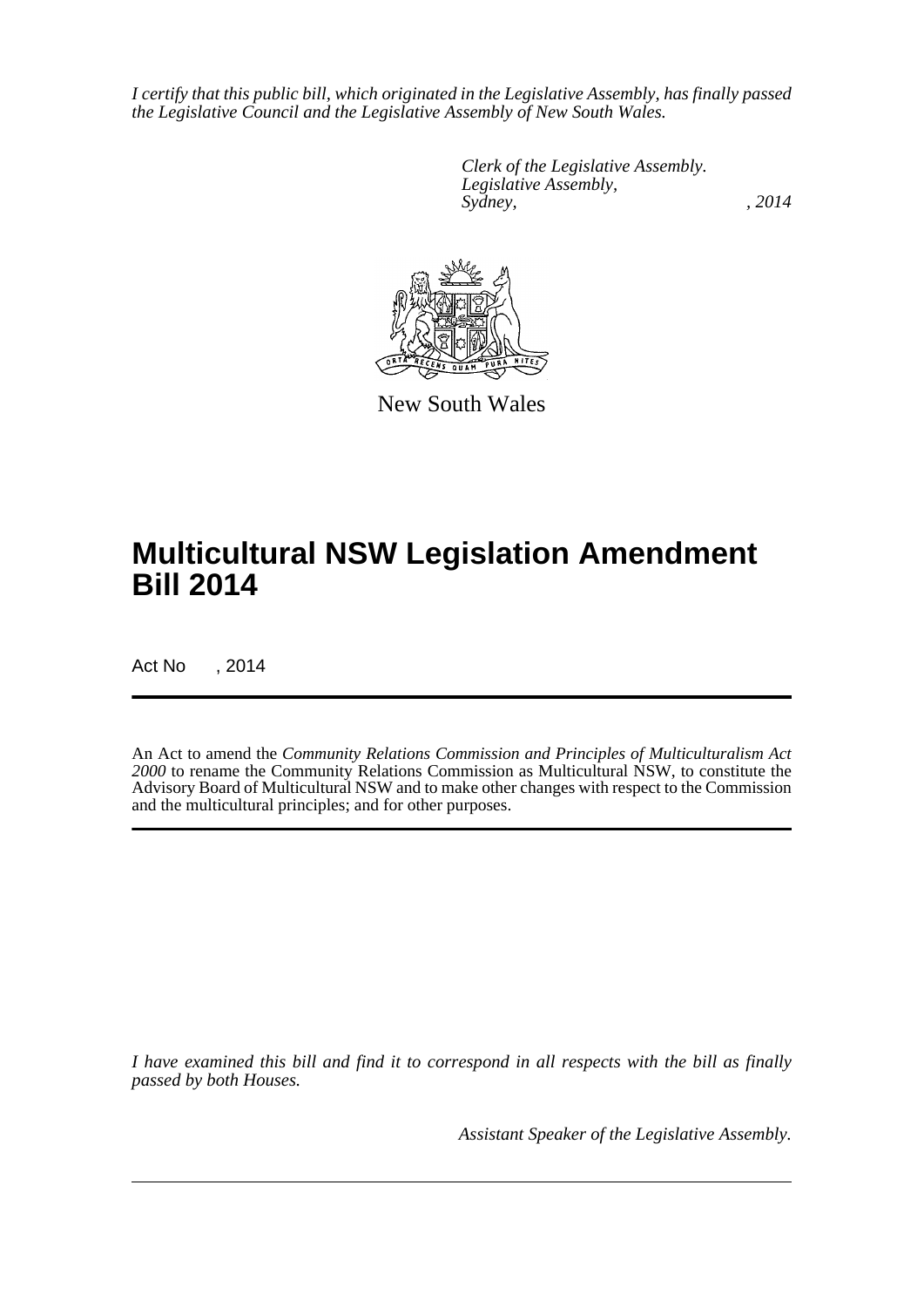# <span id="page-2-0"></span>**The Legislature of New South Wales enacts:**

## **1 Name of Act**

This Act is the *Multicultural NSW Legislation Amendment Act 2014*.

# <span id="page-2-1"></span>**2 Commencement**

This Act commences on a day or days to be appointed by proclamation.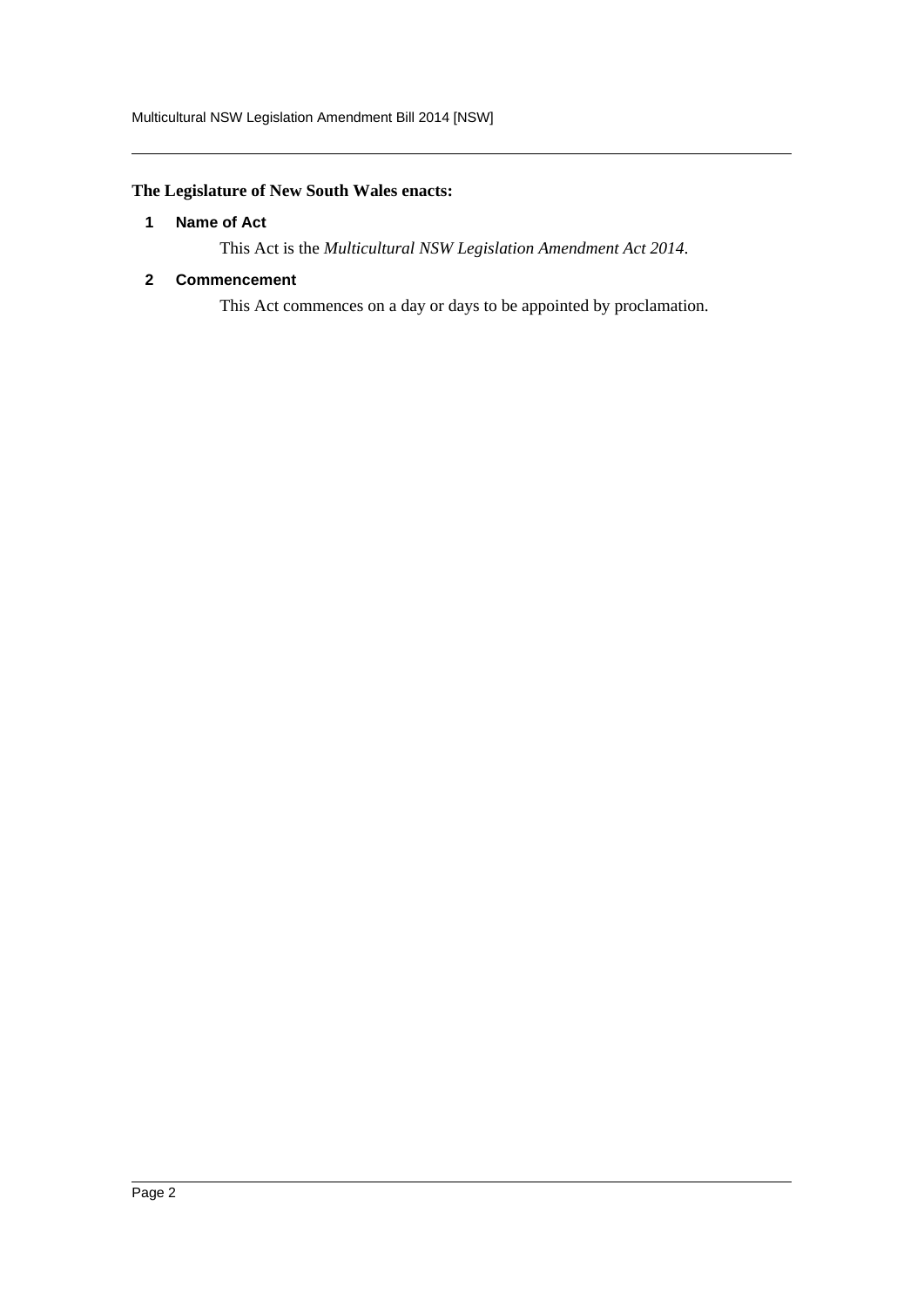# <span id="page-3-0"></span>**Schedule 1 Amendment of Community Relations Commission and Principles of Multiculturalism Act 2000 No 77**

# **[1] Long title**

Omit "principles of multiculturalism". Insert instead "multicultural principles".

# **[2] Long title**

Omit "the Community Relations Commission of New South Wales".

Insert instead "Multicultural NSW".

# **[3] Preamble**

Omit paragraphs (a) and (b). Insert instead:

- (a) promotes the equal rights and responsibilities of all the people of New South Wales within a cohesive and multicultural society in which:
	- (i) individuals share a commitment to New South Wales and to Australia, and
	- (ii) diversity is regarded as a strength and an asset, and
	- (iii) English is the common language, and
- (b) recognises and values the different linguistic, religious and ancestral backgrounds of the people of New South Wales.

# **[4] Section 1 Name of Act**

Omit "*Community Relations Commission and Principles of Multiculturalism*". Insert instead "*Multicultural NSW*".

# **[5] Section 3 Multicultural principles**

Omit section 3 (1). Insert instead:

- (1) The *multicultural principles* are as follows:
	- (a) all individuals in New South Wales, irrespective of their linguistic, religious and ancestral backgrounds, should demonstrate a unified commitment to Australia, its interests and future,
	- (b) all individuals in New South Wales should recognise the importance of shared values governed by the rule of law within a democratic framework,
	- (c) the people of New South Wales are of different linguistic, religious and ancestral backgrounds who, either individually or in community with other members of their respective groups, are free to profess, practise and maintain their own linguistic, religious and ancestral heritage,
	- (d) all individuals and institutions should respect and make provision for the culture, language and religion of others within an Australian legal and institutional framework where English is the common language,
	- (e) all individuals in New South Wales should have the greatest possible opportunity to:
		- (i) contribute to, and participate in, all aspects of public life in which they may legally participate, and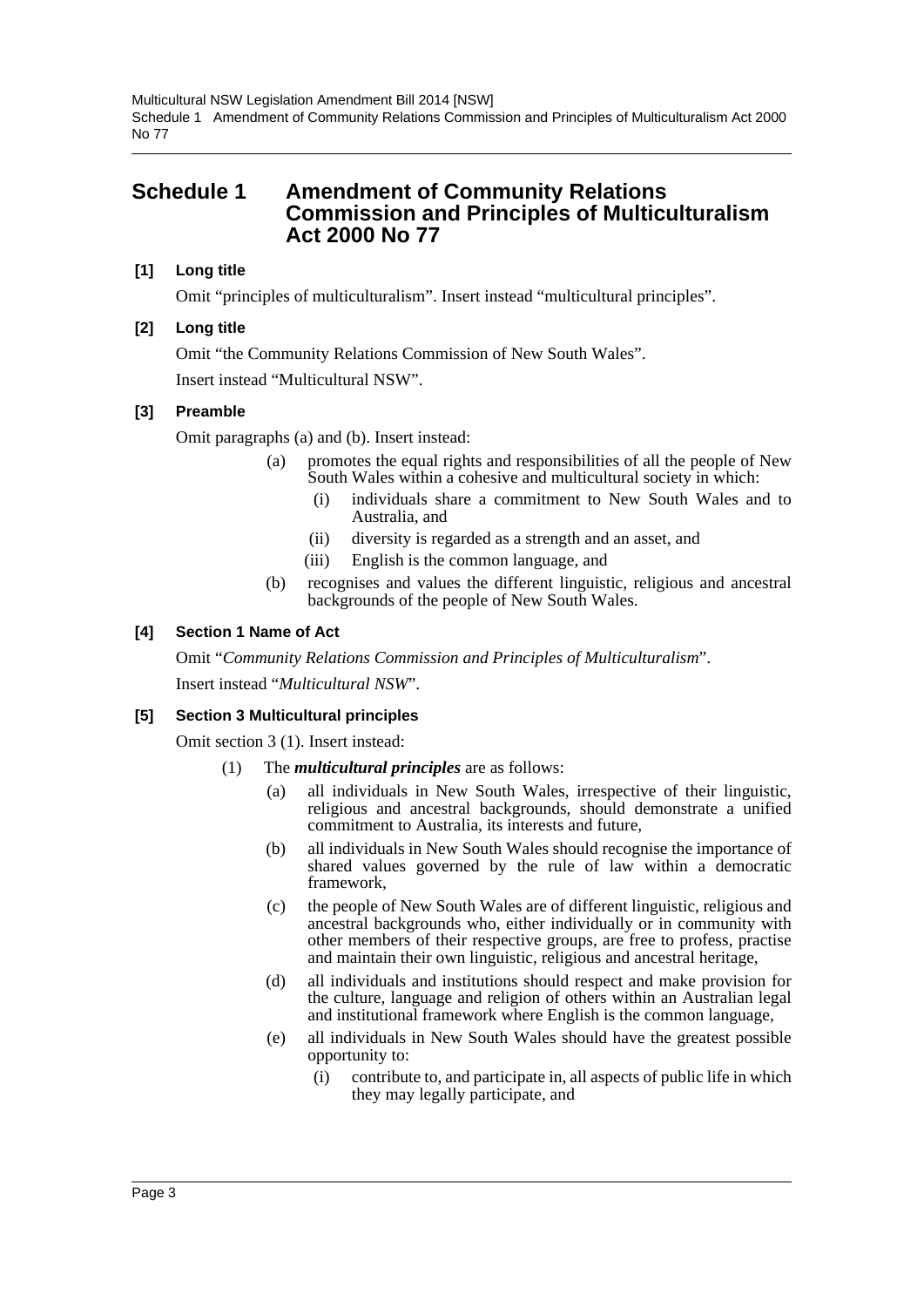- (ii) make use of, and participate in, relevant activities and programs provided or administered by the Government of New South Wales,
- (f) all institutions of New South Wales should recognise the linguistic and cultural assets in the population of New South Wales as a valuable resource and promote this resource to maximise the development of the State.

# **[6] Section 3 (2), (3) and (4)**

Omit "principles of multiculturalism" wherever occurring.

Insert instead "multicultural principles".

# **[7] Section 3 (2A)**

Insert after section 3 (2):

(2A) In this Act, a *commitment to Australia* includes a commitment to the common values and things that bind Australians together (such as a volunteering ethos, participation in Australian national days and events and recognition of the heritage of Australia's Aboriginal and Torres Strait Islander people).

# **[8] Section 4 Definitions**

Insert in alphabetical order:

*Advisory Board* means the Advisory Board of Multicultural NSW established under this Act.

*Chief Executive Officer* means the Chief Executive Officer of Multicultural NSW.

*commitment to Australia*—see section 3 (2A).

#### **[9] Section 4, definitions of "Chairperson", "Multicultural NSW" and "multicultural principles"**

Omit the definitions of *Chairperson, Commission* and *principles of multiculturalism*.

Insert in alphabetical order:

*Chairperson* means the person appointed under this Act as the Chairperson of the Advisory Board.

*Multicultural NSW* means Multicultural NSW constituted by this Act. *multicultural principles*—see section 3.

# **[10] Section 4, definition of "cultural diversity"**

Omit "religious, racial and ethnic". Insert instead "religious and ancestral".

# **[11] Part 2, heading**

Omit "**Commission**". Insert instead "**Multicultural NSW and Advisory Board**".

# **[12] Section 6 Constitution of Multicultural NSW**

Omit "the Community Relations Commission of New South Wales" from section 6 (1). Insert instead "Multicultural NSW".

# **[13] Section 6 (2) and (3)**

Omit "The Commission" wherever occurring. Insert instead "Multicultural NSW".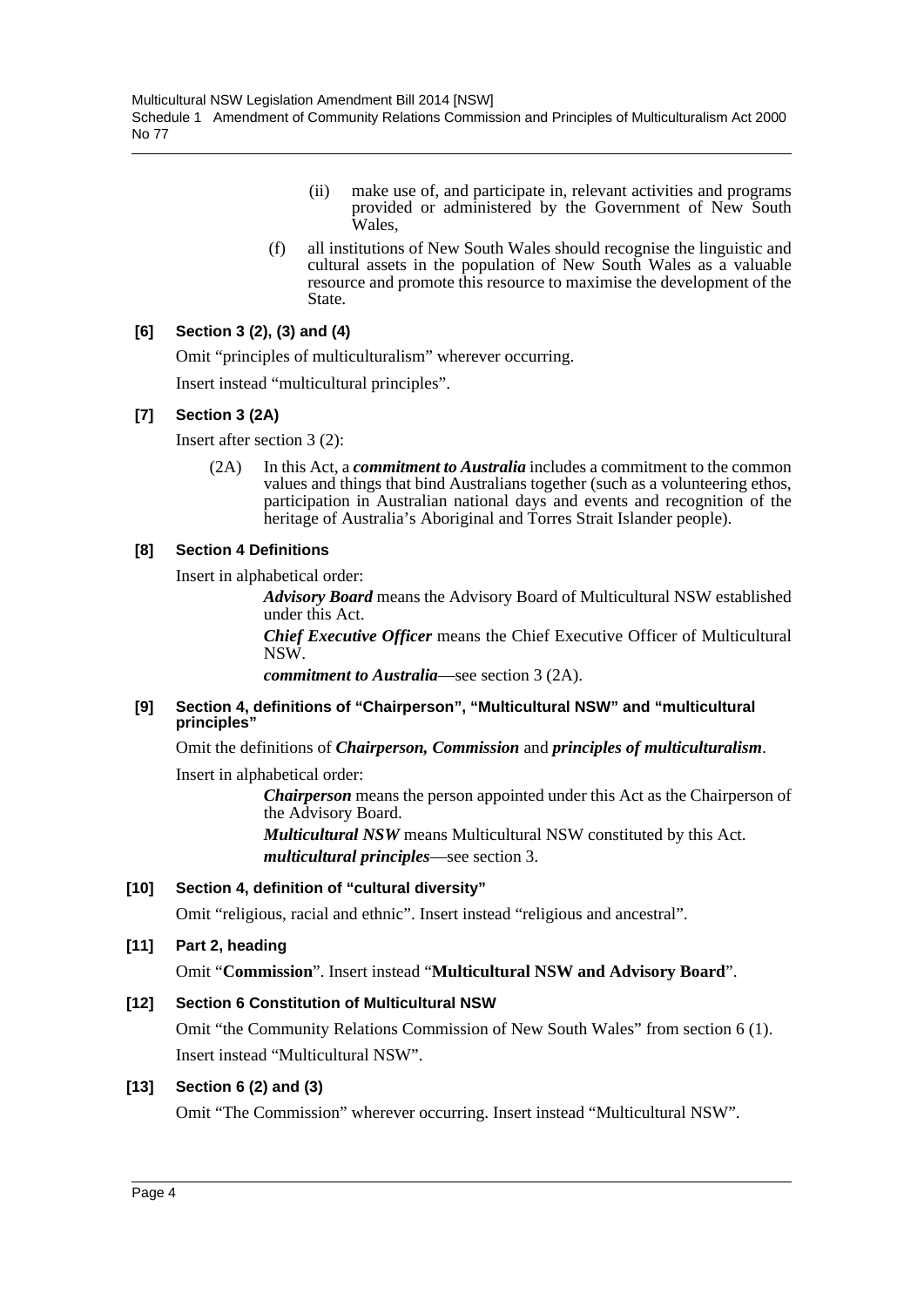# **[14] Section 6 (4)**

Omit the subsection. Insert instead:

(4) The functions of Multicultural NSW are exercisable by the Chief Executive Officer, and any act, matter or thing done in the name of, or on behalf of, Multicultural NSW by the Chief Executive Officer, or with the authority of the Chief Executive Officer, is taken to have been done by Multicultural NSW.

## **[15] Sections 7 and 8**

Omit the sections. Insert instead:

#### **7 Chief Executive Officer**

The Chief Executive Officer of Multicultural NSW is the person employed in the Public Service as the Chief Executive Officer.

## **8 Constitution of Advisory Board**

- (1) There is to be an Advisory Board of Multicultural NSW.
- (2) The Advisory Board is to consist of the Chief Executive Officer and not more than 15 part-time members appointed by the Governor, of whom:
	- (a) one is to be a person appointed as Chairperson of the Advisory Board by the member's instrument of appointment or a further instrument signed by the Governor, and
	- (b) 2 are to be persons who are not less than 18 years old and not more than 24 years old when appointed and who are appointed as representatives of youth from New South Wales.

**Note.** Schedule 1 sets out further provisions relating to the members of the Advisory Board and Schedule 2 contains provisions about the procedure of the Advisory Board.

(3) In recommending the appointment of a person as a member of the Advisory Board, the Minister is to have regard to the desirability of having members who are of diverse backgrounds, of different occupational backgrounds and who ordinarily reside in different parts of the State.

#### **[16] Section 10 Regional advisory councils**

Omit "The Commission" from section 10 (1). Insert instead "Multicultural NSW".

#### **[17] Section 10 (2) and (4)**

Omit "the Commission" wherever occurring. Insert instead "Multicultural NSW".

#### **[18] Section 10 (2)**

Omit "the Commission's functions". Insert instead "the functions of Multicultural NSW".

**[19] Section 10 (3)**

Omit "commissioner of the Commission". Insert instead "member of the Advisory Board".

#### **[20] Section 11**

Omit the section. Insert instead:

#### **11 Other committees**

(1) Multicultural NSW may establish standing committees to assist it in connection with the exercise of any of its functions or special committees to consider and report on particular issues.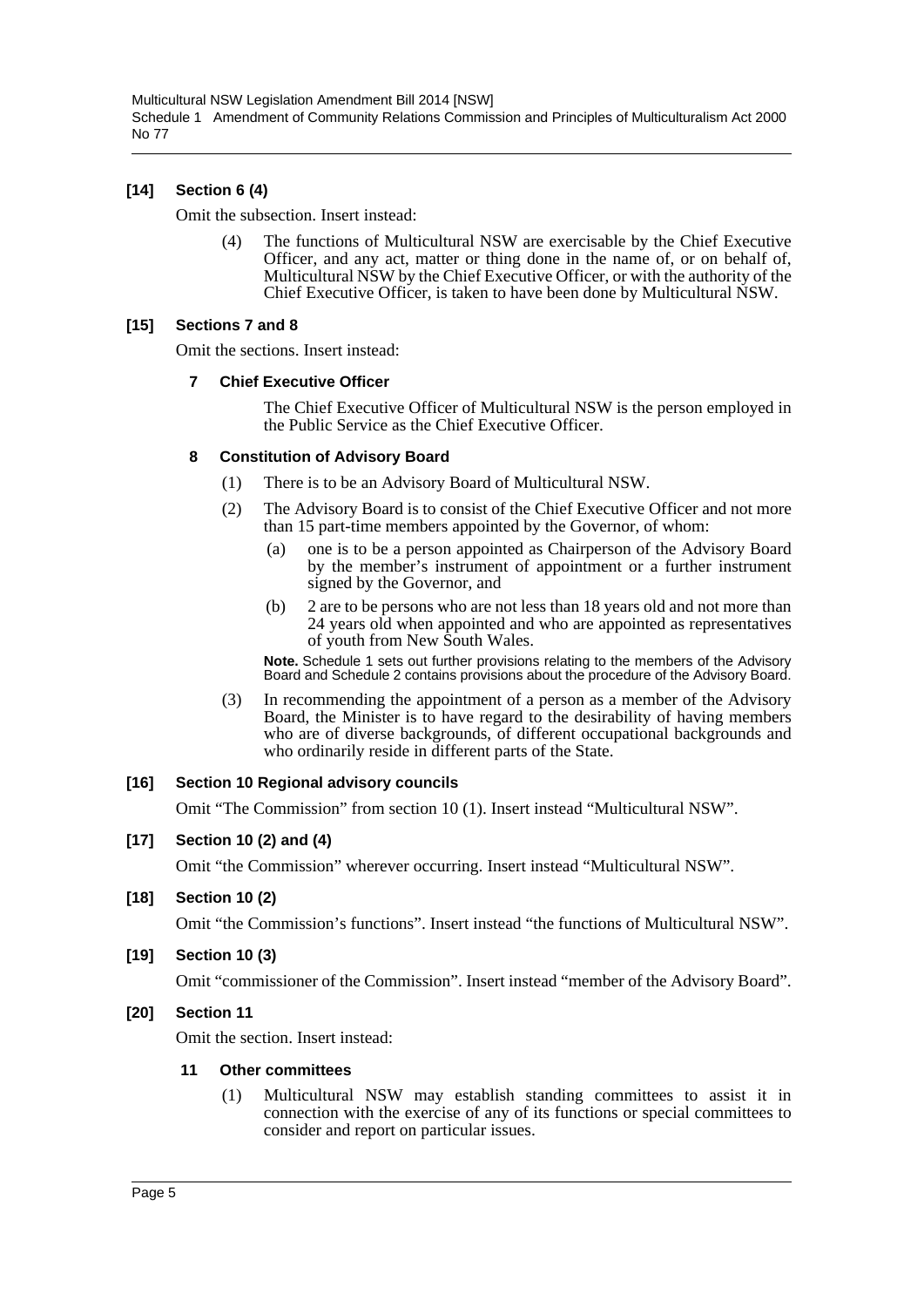(2) The procedure for the calling of meetings of a committee established under this section and for the conduct of business at those meetings is to be determined by Multicultural NSW or (subject to any determination by Multicultural NSW) by the committee.

## **[21] Part 3, heading**

Omit "**Commission**". Insert instead "**Multicultural NSW and the Advisory Board**".

## **[22] Sections 12–13A**

Omit sections 12 and 13. Insert instead:

#### **12 Objectives of Multicultural NSW**

The objectives of Multicultural NSW are as follows:

- (a) to promote the equal rights and responsibilities of citizenship,
- (b) to promote the unity, and strong commitment to Australia, of all people in a cohesive and harmonious multicultural society,
- (c) to promote the participation of the people of New South Wales in community life and the public decision-making process so that they can exercise their rights and fulfil their obligations,
- (d) to promote access to government and community services that is equitable and that has regard to the linguistic, religious and ancestral diversity of the people of New South Wales,
- (e) to promote a cohesive and harmonious multicultural society with mutual respect for and understanding of cultural diversity, including by combating racism,
- (f) to promote the enrichment of all sections of society through the benefits of cultural diversity,
- (g) to promote the multicultural principles and the advantages of a multicultural society,
- (h) to promote social justice, community development and community initiatives for all the diverse communities in New South Wales.

#### **13 Functions of Multicultural NSW**

- (1) The functions of Multicultural NSW are as follows:
	- (a) to undertake systematic and wide-ranging consultation with people and groups with respect to its objectives and to arrange and participate in forums to promote its objectives,
	- (b) to advise and make recommendations to the Minister to promote any of its objectives,
	- (c) to research or investigate and report to the Minister on any matter relating to its objectives that Multicultural NSW considers appropriate or that the Minister refers to Multicultural NSW for research or investigation and report,
	- (d) to facilitate co-operative arrangements involving governmental, business, educational and community groups or bodies to promote its objectives,
	- (e) to enter into agreements with public authorities in connection with their functions to promote the objectives of Multicultural NSW (including, but not limited to, the objective relating to access to government services),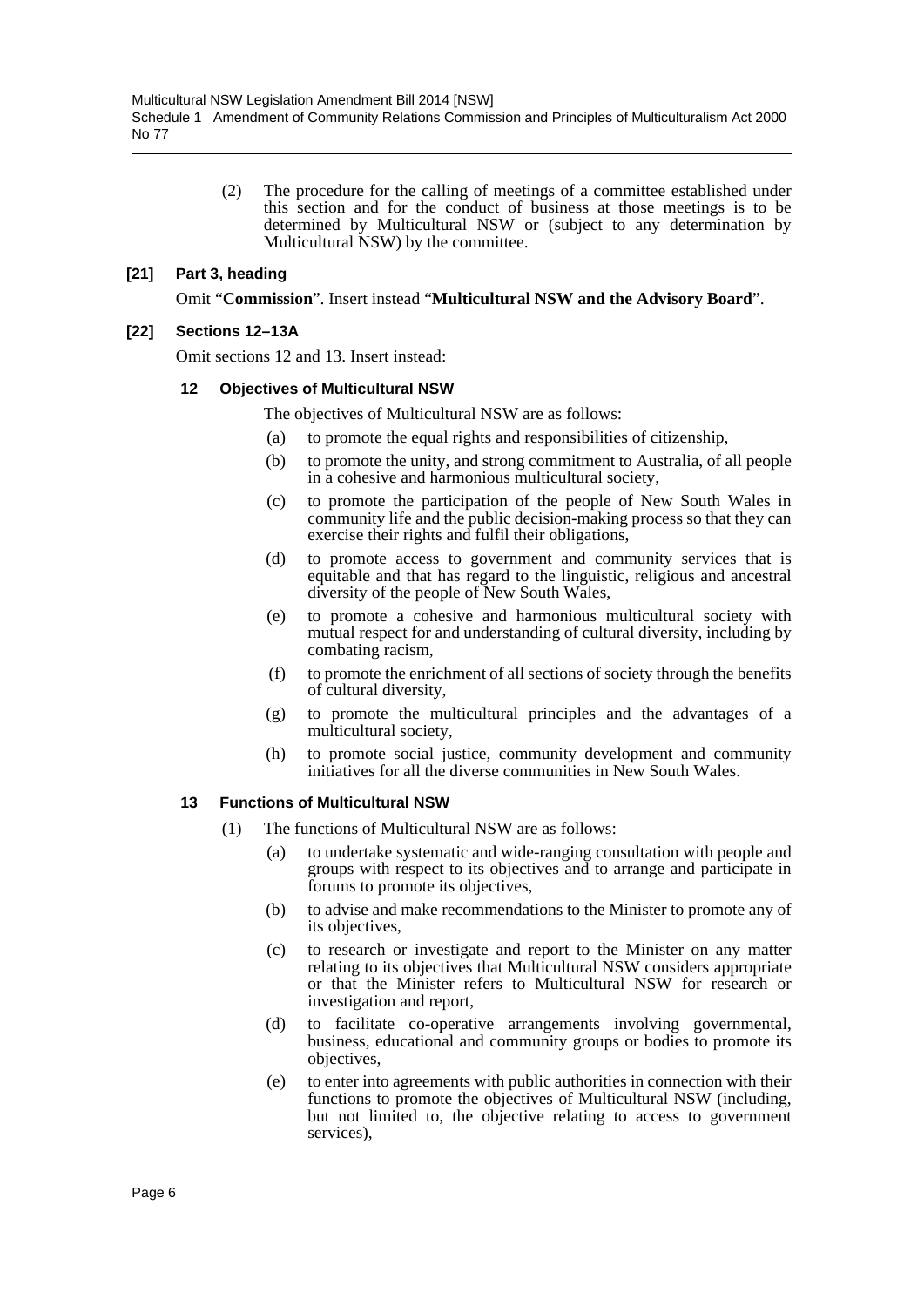- (f) to provide a single coordination point for integrated responses to issues associated with cultural diversity and to assist in resolving issues associated with cultural diversity,
- (g) to assist and develop programs for, and assess the effectiveness of, public authorities in observing the multicultural principles in the conduct of their affairs, particularly in connection with the delivery of government services, so as to facilitate consistency across authorities on issues associated with cultural diversity,

**Note.** For example, under the Multicultural Policies and Services Program of Multicultural NSW, government agencies are required to implement a multicultural plan.

- (h) to provide (whether within or outside New South Wales) interpreter, translation or other services approved by the Minister,
- (i) to advise the Minister on the most effective use of funds appropriated by Parliament for programs related to its objectives (including funds for the provision of resources to community groups that promote the objectives of Multicultural NSW),
- (j) to support community initiatives that promote the objectives of Multicultural NSW (including initiatives that support women and girls and other groups of diverse backgrounds) and to promote community engagement for the purposes of promoting those objectives,
- (k) to encourage eligible people to become Australian citizens,
- (l) to advise and make recommendations to the Anti-Discrimination Board on matters relating to discrimination and racial vilification and to refer matters relating to discrimination and racial vilification to the Anti-Discrimination Board,
- (m) any other functions that are conferred or imposed on it by or under this or any other Act.
- (2) Persons may be employed in the Public Service under the *Government Sector Employment Act 2013* to enable Multicultural NSW to exercise its functions. **Note.** Section 59 of the *Government Sector Employment Act 2013* provides that the persons so employed (or whose services Multicultural NSW makes use of) may be referred to as officers or employees, or members of staff, of Multicultural NSW. Section 47A of the *Constitution Act 1902* precludes Multicultural NSW from employing staff.

#### **13A Functions of Advisory Board**

The functions of the Advisory Board are as follows:

- (a) to advise Multicultural NSW or the Minister on any issue relating to the objectives or strategic directions of Multicultural NSW it considers appropriate or that is referred to it by Multicultural NSW or the Minister.
- (b) to review and provide advice to Multicultural NSW on the annual report by Multicultural NSW on the state of community relations in New South Wales.

#### **[23] Section 14 Reporting on the state of community relations**

Omit "The Commission is to prepare a report, for each calendar year" from section 14 (1).

Insert instead "Multicultural NSW is to prepare a report, for each financial year".

# **[24] Section 14 (1)**

Omit "principles of multiculturalism". Insert instead "multicultural principles".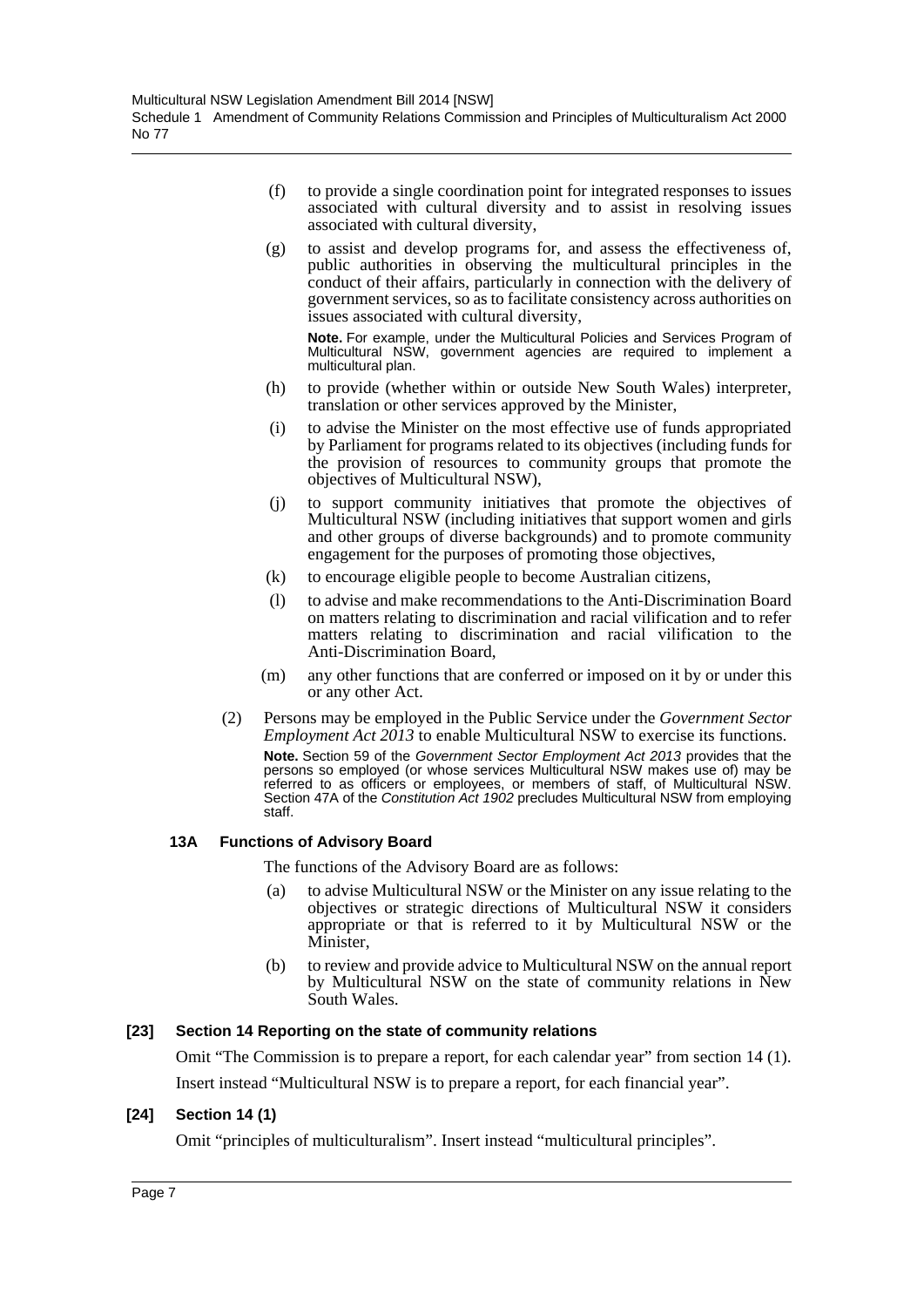Multicultural NSW Legislation Amendment Bill 2014 [NSW] Schedule 1 Amendment of Community Relations Commission and Principles of Multiculturalism Act 2000 No 77

## **[25] Section 14 (2)**

Omit "the Commission". Insert instead "Multicultural NSW".

#### **[26] Section 14 (3)**

Omit the subsection. Insert instead:

(3) A report in relation to a financial year of Multicultural NSW is to be furnished to the Minister before the end of February in the year following the year to which the report relates.

#### **[27] Section 15 Public authorities to assist Multicultural NSW**

Omit "the Commission" wherever occurring. Insert instead "Multicultural NSW".

#### **[28] Section 16**

Omit the section. Insert instead:

#### **16 Delegation of functions of Multicultural NSW**

- (1) Multicultural NSW may delegate to an authorised person any of its functions, other than this power of delegation.
- (2) A delegate may sub-delegate to an authorised person any function delegated by Multicultural NSW if the delegate is authorised in writing to do so by Multicultural NSW.
- (3) In this section, *authorised person* means:
	- (a) a member of the staff of Multicultural NSW, or
	- (b) a person or a person of a class approved by the Minister or prescribed by the regulations.

#### **[29] Section 18 Financial year**

Omit "the Commission" wherever occurring in section 18 (1) and the note to the section. Insert instead "Multicultural NSW".

#### **[30] Section 19 Recovery of money by Multicultural NSW**

Omit "the Commission" wherever occurring. Insert instead "Multicultural NSW".

#### **[31] Section 20 Service of documents on Multicultural NSW**

Omit "the Commission" wherever occurring. Insert instead "Multicultural NSW".

#### **[32] Section 20 (1)**

Omit "the Commission's office". Insert instead "the office of Multicultural NSW".

#### **[33] Section 21**

Omit the section. Insert instead:

#### **21 Personal liability**

A matter or thing done or omitted to be done by:

- (a) Multicultural NSW, or
- (b) the Advisory Board or a member of the Advisory Board, or
- (c) the Chief Executive Officer, or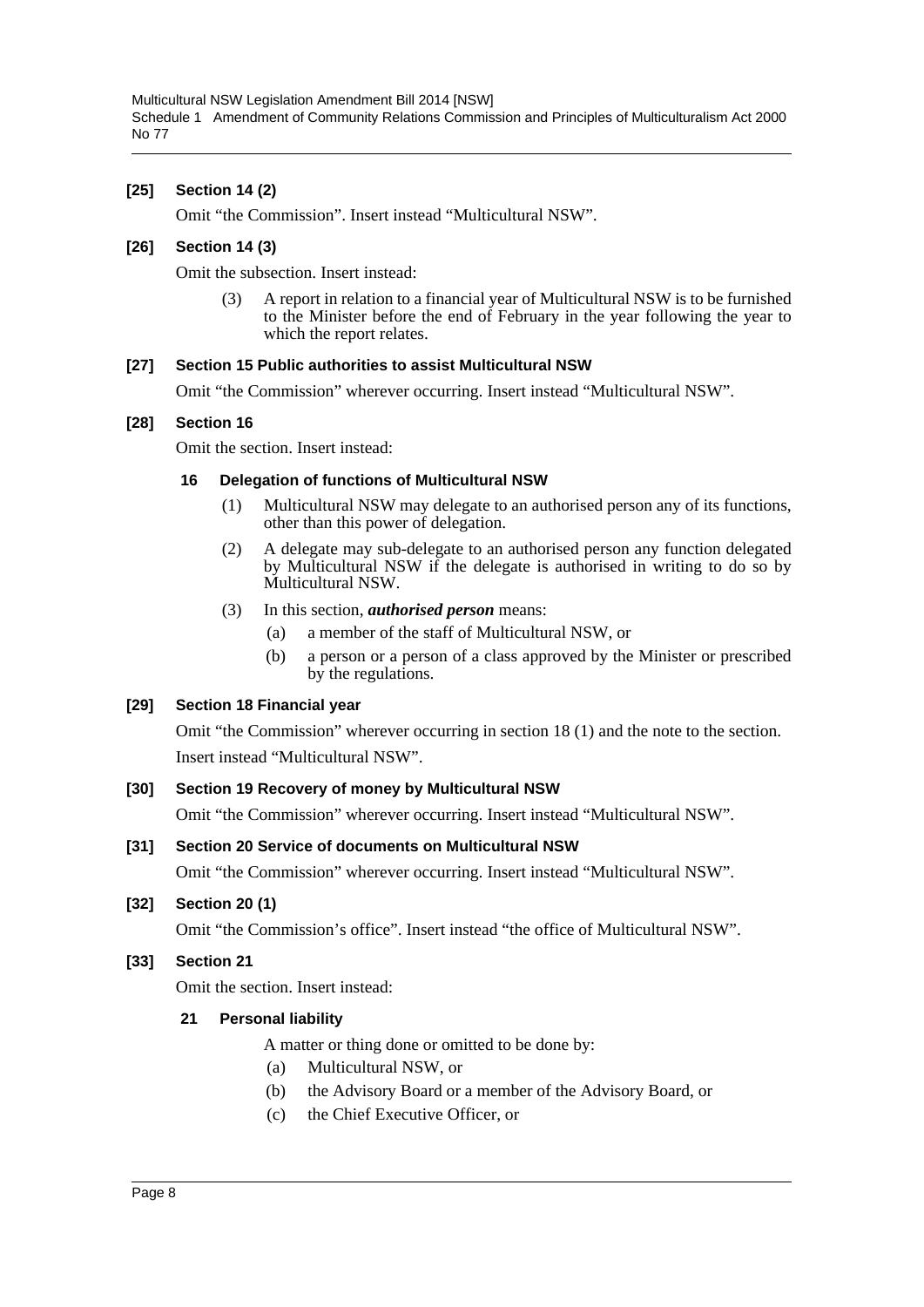(d) a person acting under the direction of Multicultural NSW, the Advisory Board, a member of the Advisory Board or the Chief Executive Officer,

does not, if the matter or thing was done or omitted to be done in good faith for the purposes of executing this Act, subject a member of the Advisory Board, the Chief Executive Officer or a person so acting personally to any action, liability, claim or demand.

#### **[34] Section 22, heading**

Omit "**principles of multiculturalism**". Insert instead "**multicultural principles**".

## **[35] Schedule 1, heading**

Omit "**commissioners**". Insert instead "**members of the Advisory Board**".

## **[36] Schedule 1, source reference**

Omit "(Section 7 (2))".

# **[37] Schedule 1, clauses 1–5**

Omit clauses 1-6. Insert instead:

## **1 Definition**

In this Schedule: *member* means a member of the Advisory Board.

## **2 Chairperson**

- (1) The Chairperson vacates office as Chairperson if the Chairperson:
	- (a) is removed from office by the Governor under this clause, or
	- (b) ceases to be a member.
- (2) The Governor may at any time remove the Chairperson from office as Chairperson.

#### **3 Deputies of members**

- (1) The Minister may, from time to time, appoint a person to be the deputy of a member, and the Minister may revoke any such appointment.
- (2) In the absence of a member, the member's deputy may, if available, act in the place of the member.
- (3) While acting in the place of a member, a person:
	- (a) has all the functions of the member and is taken to be a member, and
	- (b) is entitled to be paid such remuneration (including travelling and subsistence allowances) as the Minister may from time to time determine in respect of the person.

#### **4 Terms of office**

- (1) Subject to this Schedule, a member holds office for the period (not exceeding 3 years) that is specified in the member's instrument of appointment, but is eligible (if otherwise qualified) for re-appointment.
- (2) A person is not eligible for re-appointment as a member if the person has been a member (whether or not for consecutive terms) for a total period of more than 9 years.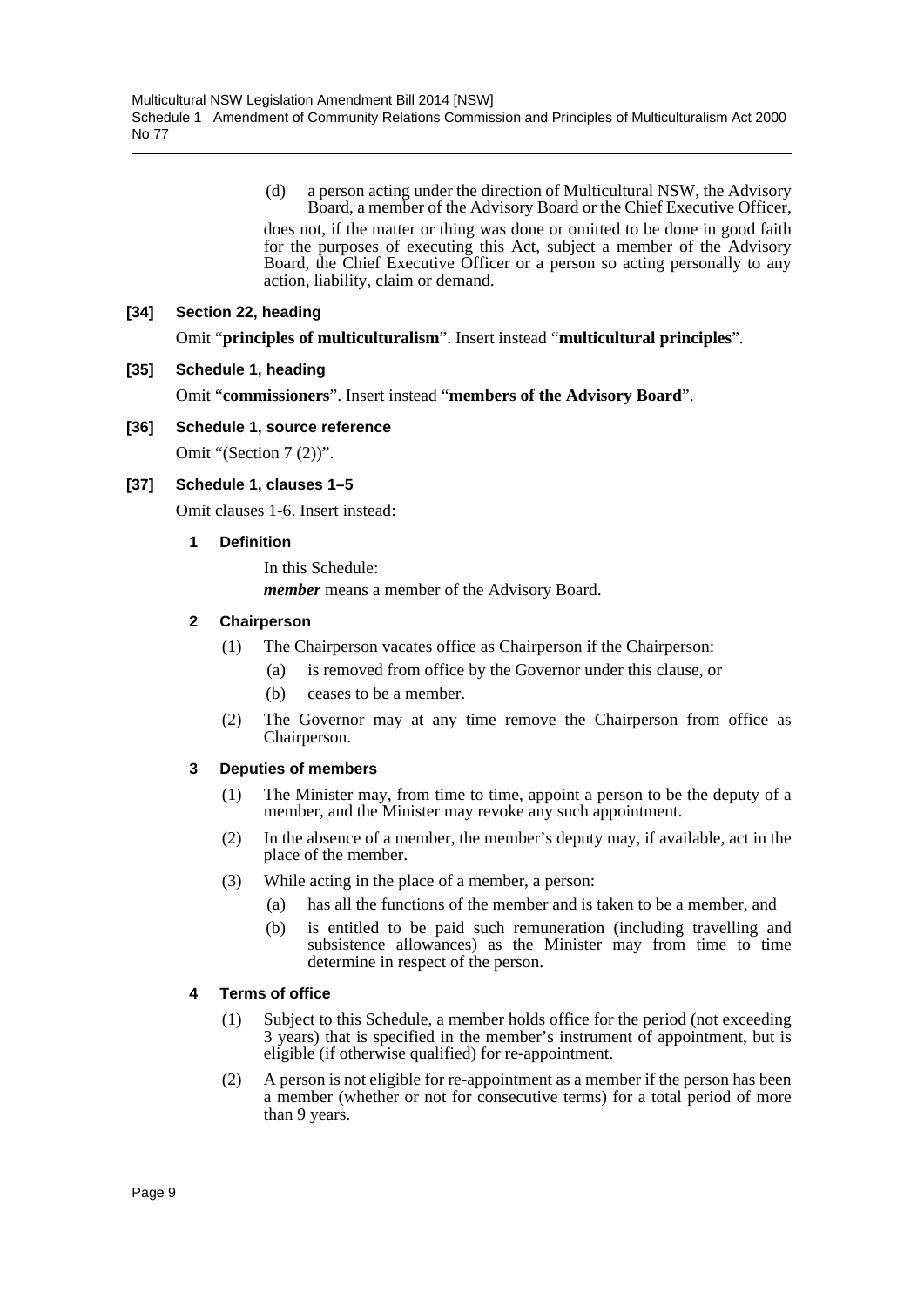(3) Any previous period of appointment as a commissioner of the Community Relations Commission under this Act is taken to be a period of appointment as a member for the purposes of subclause (2).

# **5 Members of Advisory Board may undertake full-time roles**

- (1) The Minister may, at the request of Multicultural NSW, authorise a member to be engaged on a full-time or other basis on any particular work for Multicultural NSW or a committee of Multicultural NSW.
- (2) A member is entitled to be paid such remuneration (including travelling and subsistence allowances) as the Minister may from time to time determine in respect of any such work (in addition to any other remuneration to which the member is entitled under this Schedule).
- (3) Any such member continues to be a member for the purposes of this Act.

## **[38] Schedule 1, clauses 7, 8, 10 and 11 (2)**

Omit "part-time commissioner" wherever occurring. Insert instead "member".

#### **[39] Schedule 1, clauses 7, 8 and 9**

Omit "the commissioner" wherever occurring. Insert instead "the member".

#### **[40] Schedule 1, clause 8 (1) (d)**

Omit the paragraph. Insert instead:

(d) is removed from office by the Governor under this clause, or

#### **[41] Schedule 1, clause 8 (1) (e)**

Omit "4 consecutive". Insert instead "3 consecutive".

# **[42] Schedule 1, clauses 8 (1) (e) and 9 (3), (4), (5) and (6)**

Omit "Commission" wherever occurring. Insert instead "Advisory Board".

#### **[43] Schedule 1, clause 9 (1)**

Omit the subclause. Insert instead:

- (1) If:
	- (a) a member has a direct or indirect pecuniary interest in a matter being considered or about to be considered at a meeting of the Advisory Board, and
	- (b) the interest appears to raise a conflict with the proper performance of the member's duties in relation to the consideration of the matter,

the member must, as soon as possible after the relevant facts have come to the member's knowledge, disclose the nature of the interest at a meeting of the Advisory Board.

#### **[44] Schedule 1, clause 9 (2)**

Omit "a commissioner at a meeting of the Commission".

Insert instead "a member at a meeting of the Advisory Board".

#### **[45] Schedule 1, clauses 9 (4) and (5) and 11 (2)**

Omit "a commissioner" wherever occurring. Insert instead "a member".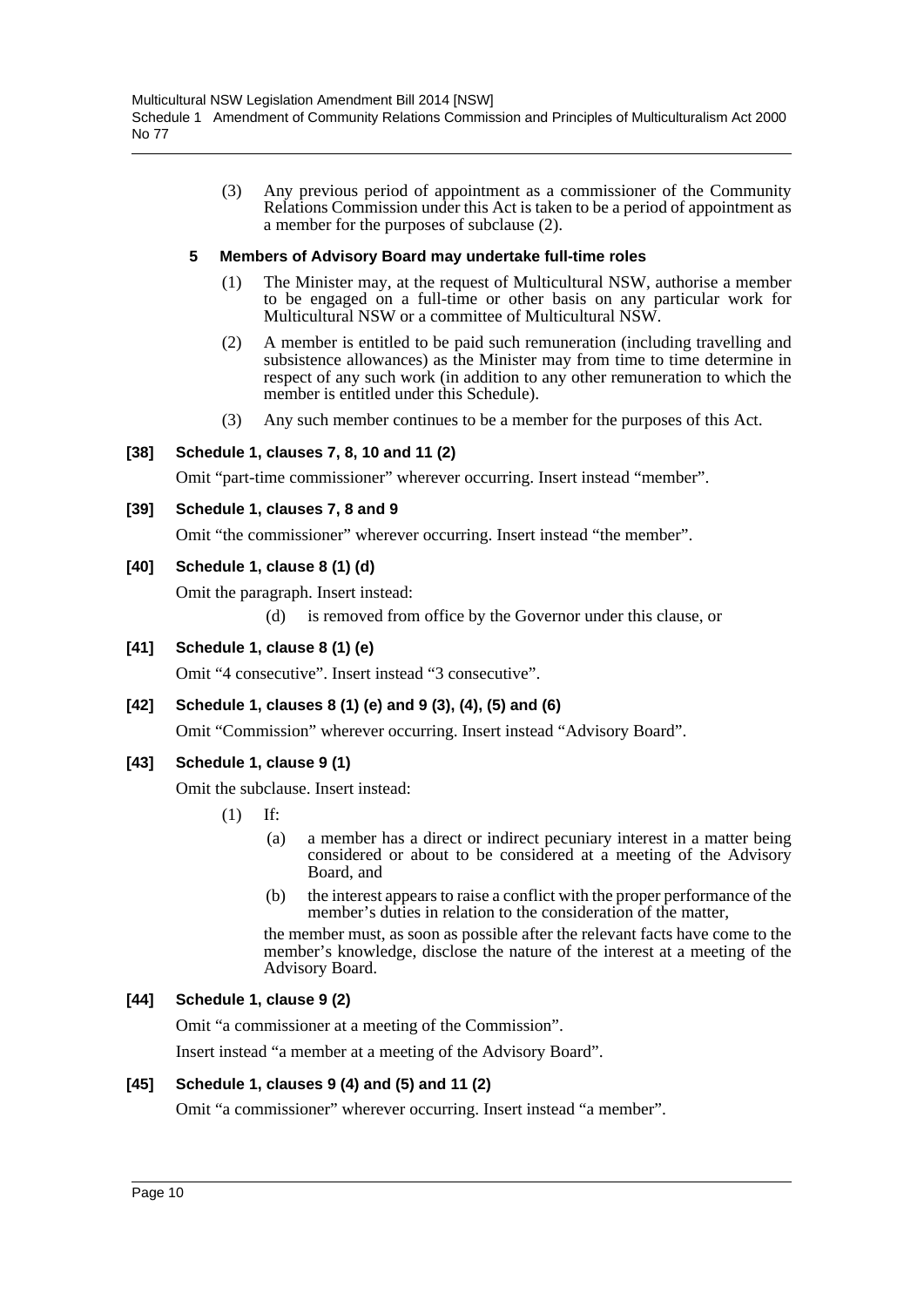Multicultural NSW Legislation Amendment Bill 2014 [NSW] Schedule 1 Amendment of Community Relations Commission and Principles of Multiculturalism Act 2000 No 77

## **[46] Schedule 1, clause 11 (1)**

Omit the subclause. Insert instead:

(1) The provisions of the *Government Sector Employment Act 2013* relating to the employment of Public Service employees do not apply to a member.

#### **[47] Schedule 2, heading**

Omit "**Commission**". Insert instead "**Advisory Board**".

**[48] Schedule 2, source reference** Omit "(Section 7 (3))".

#### **[49] Schedule 2, clause 1**

Omit the definition of *commissioner*. Insert instead: *member* means a member of the Advisory Board.

## **[50] Schedule 2, clauses 2, 3, 4 (3), 5, 6 (2)–(4), 7 and 8**

Omit "Commission" wherever occurring. Insert instead "Advisory Board".

#### **[51] Schedule 2, clauses 3 and 6**

Omit "commissioners" wherever occurring. Insert instead "members".

#### **[52] Schedule 2, clauses 3 and 6**

Omit "commissioner" wherever occurring. Insert instead "member".

#### **[53] Schedule 2, clause 4 (1) and (2)**

Omit the subclauses. Insert instead:

- (1) The Chairperson is to preside at a meeting of the Advisory Board.
- (2) In the absence of the Chairperson, another member elected to chair the meeting by the members present at the meeting is to preside at the meeting.

#### **[54] Schedule 2, clause 6 (1)**

Omit "Commission" where firstly occurring. Insert instead "Advisory Board".

#### **[55] Schedule 2, clause 6 (1)**

Omit "decision of the Commission".

Insert instead "decision of the Advisory Board at a meeting of the Advisory Board".

# **[56] Schedule 4 Savings, transitional and other provisions**

Insert at the end of clause 2 (1):

any other Act that amends this Act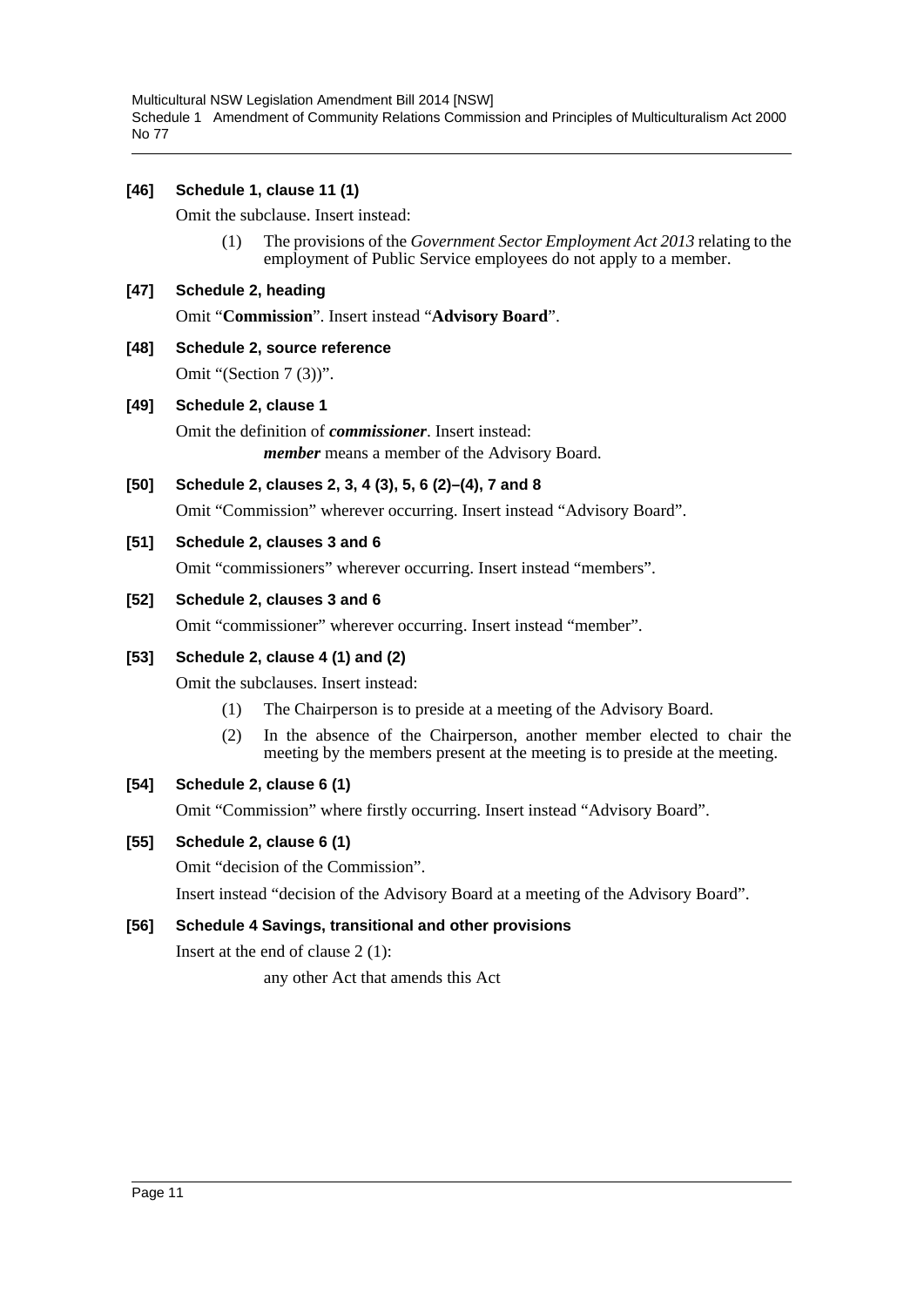# **[57] Schedule 4, Part 3**

Insert after Part 2:

# **Part 3 Provisions arising from enactment of the Multicultural NSW Legislation Amendment Act 2014**

## **6 Community Relations Commission continued as Multicultural NSW**

- (1) Multicultural NSW is a continuation of, and the same legal entity as, the Community Relations Commission.
- (2) A reference to the Community Relations Commission in any other Act, in any instrument made under any other Act or in any other document is to be read as a reference to Multicultural NSW.

## **7 Chairperson of Community Relations Commission**

- (1) The person who held office as Chairperson of the Community Relations Commission immediately before the commencement of this clause is taken to have been appointed as the Chairperson of the Advisory Board for the balance of the person's term of office as Chairperson of the Community Relations Commission.
- (2) A reference to the Chairperson of the Community Relations Commission in any other Act, in any instrument made under any other Act or in any other document is to be read as a reference to the Chief Executive Officer of Multicultural NSW.

## **8 Commissioners of Community Relations Commission**

- (1) A person who held office as a commissioner of the Community Relations Commission immediately before the commencement of this clause is taken to have been appointed under this Act as a member of the Advisory Board for the balance of the person's term of office as a commissioner of the Community Relations Commission.
- (2) Any such person who also held office as the Deputy Chairperson of the Community Relations Commission immediately before the commencement of this clause is also taken to have been appointed under this Act as the Deputy Chairperson of the Advisory Board for the balance of the person's term of office as the Deputy Chairperson of the Community Relations Commission.
- (3) A person taken to have been appointed as the Deputy Chairperson of the Advisory Board under this clause is, in the absence of the Chairperson, to preside at a meeting of the Advisory Board. In the absence of both the Chairperson and the Deputy Chairperson, clause 4 (2) of Schedule 2 applies.
- (4) A reference to a commissioner of the Community Relations Commission in any other Act, in any instrument made under any other Act or in any other document is to be read as a reference to a member of the Advisory Board.

#### **9 Multicultural principles**

A reference in any Act, in any instrument made under an Act or in any other document to the principles of multiculturalism (within the meaning of this Act immediately before the commencement of this clause) is to be read as a reference to the multicultural principles.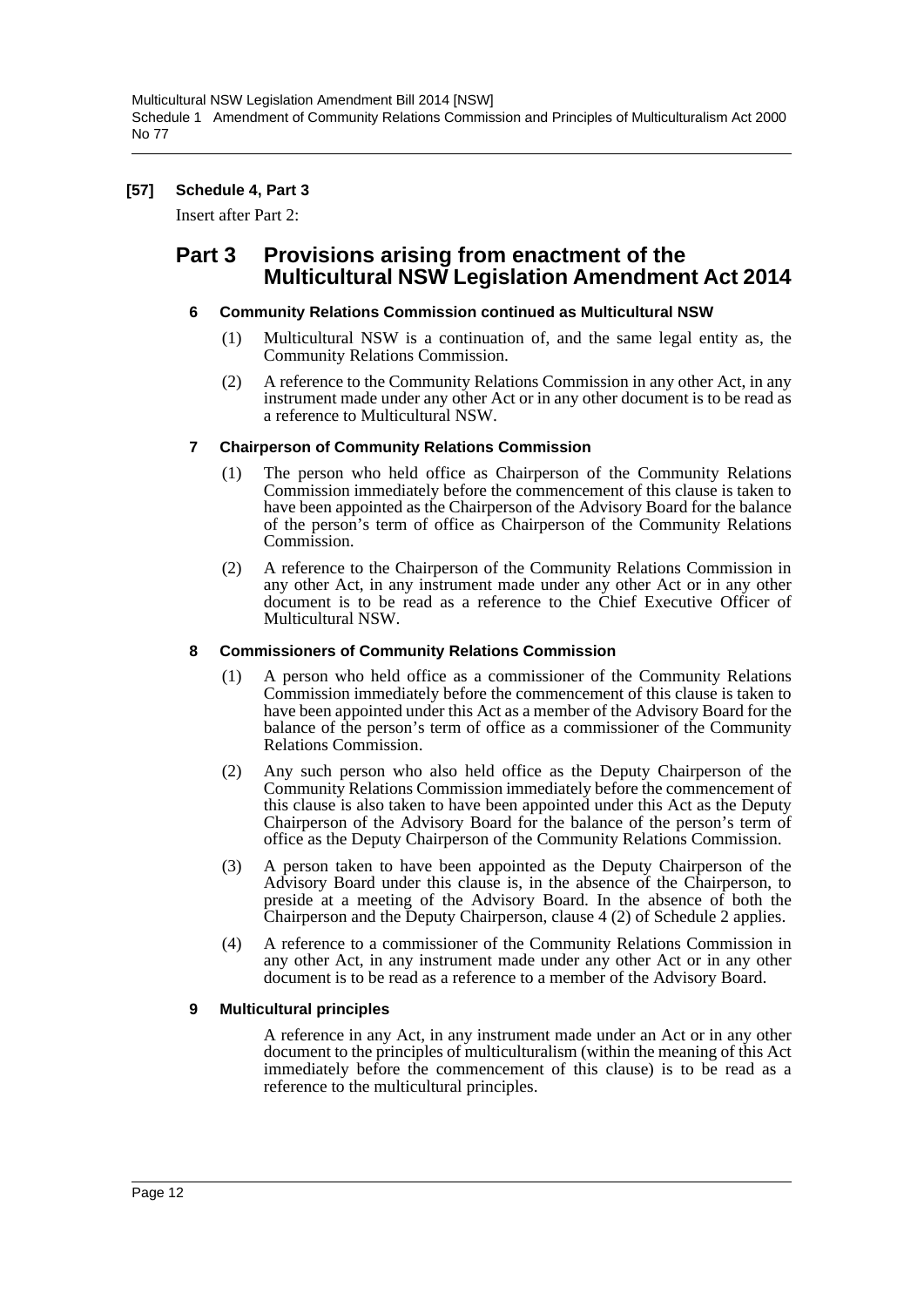# <span id="page-13-0"></span>**Schedule 2 Amendment of other Acts and instruments**

# **2.1 Annual Reports (Departments) Regulation 2010**

# **Schedule 1 Report of operations**

Omit the matter relating to Agreements with the Community Relations Commission. Insert instead:

| Agreements with Multicultural | A statement describing any agreement entered into between the                                             |
|-------------------------------|-----------------------------------------------------------------------------------------------------------|
| <b>NSW</b>                    | Department and Multicultural NSW under the <i>Multicultural</i>                                           |
|                               | NSW Act 2000 and a statement setting out the Department's<br>progress in implementing any such agreement. |

# **2.2 Annual Reports (Statutory Bodies) Regulation 2010**

## **Schedule 1 Report of operations**

Omit the matter relating to Agreements with the Community Relations Commission. Insert instead:

| Agreements with Multicultural<br><b>NSW</b> | A statement describing any agreement entered into between<br>the statutory body and Multicultural NSW under the<br><i>Multicultural NSW Act 2000</i> and a statement setting out the<br>statutory body's progress in implementing any such |
|---------------------------------------------|--------------------------------------------------------------------------------------------------------------------------------------------------------------------------------------------------------------------------------------------|
|                                             | agreement.                                                                                                                                                                                                                                 |

# **2.3 Anti-Discrimination Act 1977 No 48**

# **Section 119 General functions of the Board**

Omit "the Community Relations Commission" from section 119 (1) (a1). Insert instead "Multicultural NSW".

# **2.4 Geographical Names Act 1966 No 13**

#### **Section 3 Geographical Names Board**

Omit "the Chairperson of the Community Relations Commission" from section 3 (4) (e). Insert instead "the Chief Executive Officer of Multicultural NSW".

# **2.5 Government Sector Employment Act 2013 No 40**

# **Schedule 1 Public Service agencies**

Omit the matter relating to Community Relations Commission Staff Agency from Part 2. Insert instead:

| Multicultural NSW Staff | Chief Executive Officer of the Department of Education and |                                        |
|-------------------------|------------------------------------------------------------|----------------------------------------|
| Agency                  | Agency                                                     | Communities. The Minister              |
|                         |                                                            | administering the <i>Multicultural</i> |
|                         |                                                            | NSW Act 2000 is to exercise the        |

employer functions of the Government in relation to the Chief Executive Officer.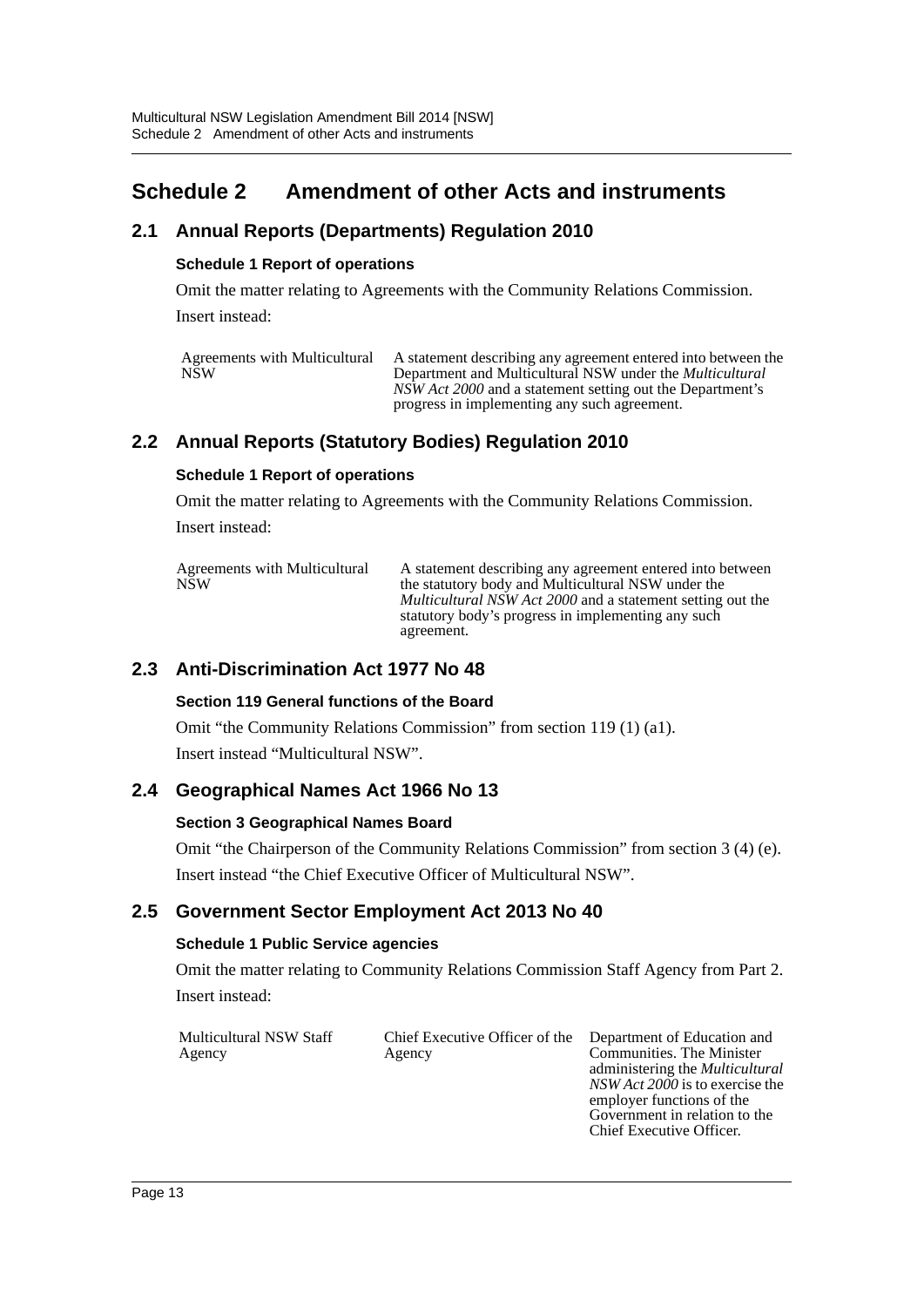# **2.6 Health Practitioner Regulation (Adoption of National Law) Act 2009 No 86**

# **Schedule 1 Modification of Health Practitioner Regulation National Law**

Omit "the Community Relations Commission" from clause 3 (2) (d) of Schedule 5C (as inserted by Schedule 1 [25]).

Insert instead "Multicultural NSW".

# **2.7 Health Practitioner Regulation (New South Wales) Regulation 2010**

# **Schedule 1A Membership of relevant Councils**

Omit "the Community Relations Commission" from clause 3 (2) (c). Insert instead "Multicultural NSW".

# **2.8 Health Records and Information Privacy Act 2002 No 71**

# **Section 17A Exemption for certain translation services**

Omit "the Community Relations Commission" and "the Commission" wherever occurring. Insert instead "Multicultural NSW".

# **2.9 Local Government Act 1993 No 30**

# **[1] Section 8 The council's charter**

Omit "principles of multiculturalism" from section 8 (1). Insert instead "multicultural principles".

# **[2] Dictionary**

Omit the definition of *principles of multiculturalism*.

Insert in alphabetical order:

*multicultural principles* means the principles set out in section 3 of the *Multicultural NSW Act 2000*.

# **2.10 Lord Howe Island Act 1953 No 39**

# **Section 5 Board's charter**

Omit "principles of multiculturalism" from section 5 (1) (c). Insert instead "multicultural principles".

# **2.11 Privacy and Personal Information Protection Act 1998 No 133**

# **Section 28 Other exemptions**

Omit "the Community Relations Commission" and "the Commission" wherever occurring in section 28 (2).

Insert instead "Multicultural NSW".